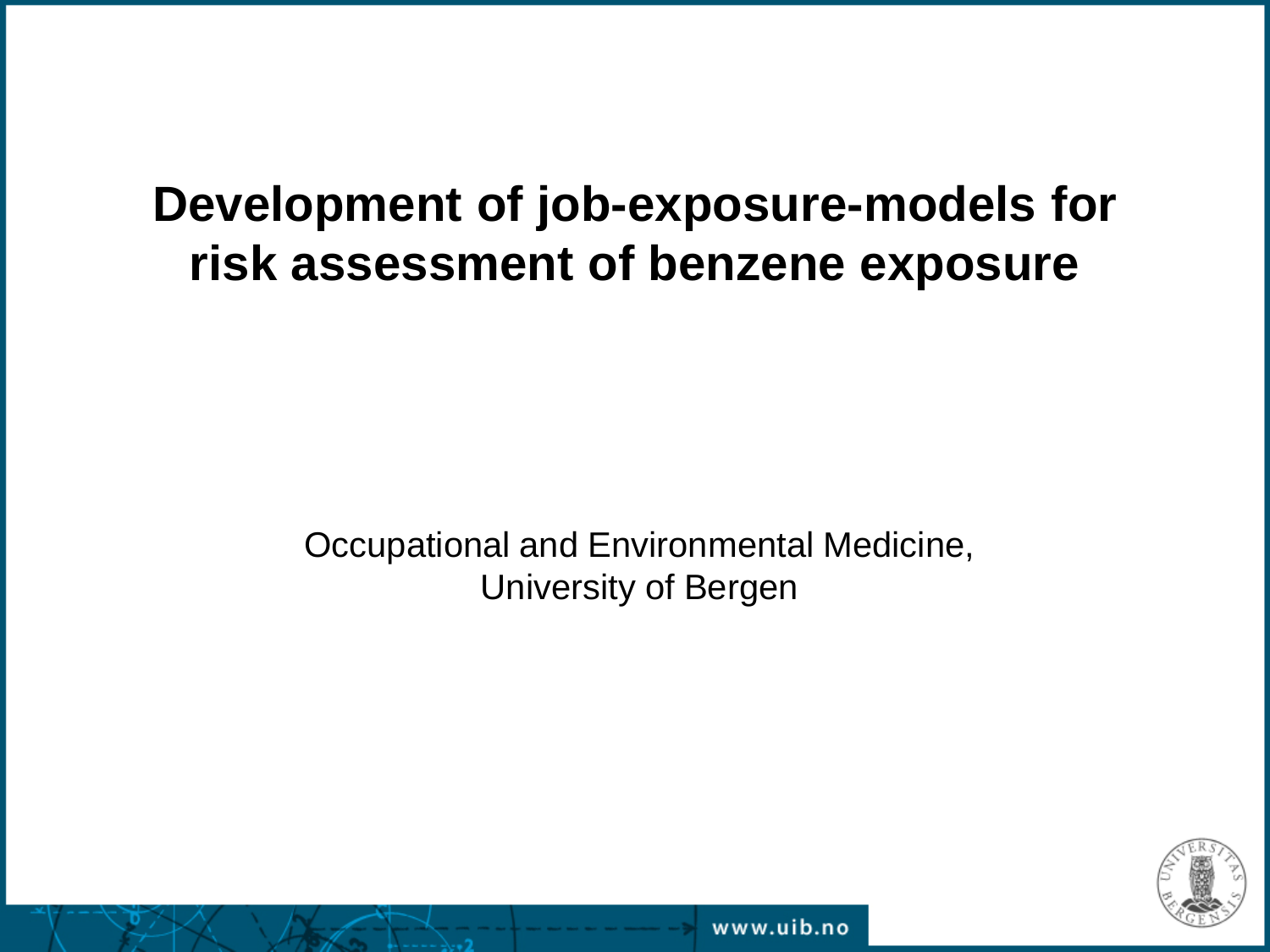# Background;

Kjersti Steinsvåg: Retrospective assessment of exposure to carcinogens in Norway's offshore petroleum industry. PhD dissertation (4 articles), 2007

• JEM for 29 agens, including benzene; - unlikely, possible and probabile exposure

Jorunn Kirkeleit: Benzene exposure and hematological effects among offshore workers exposed to crude oil. PhD dissertation (5 articles), 2007

Bråtveit M, Hollund BE, Kirkeleit J, Abrahamsen EH. Refinement of the JEM for benzene. UiB/Uni health report, 2012







UNIVERSITETET I BERGEN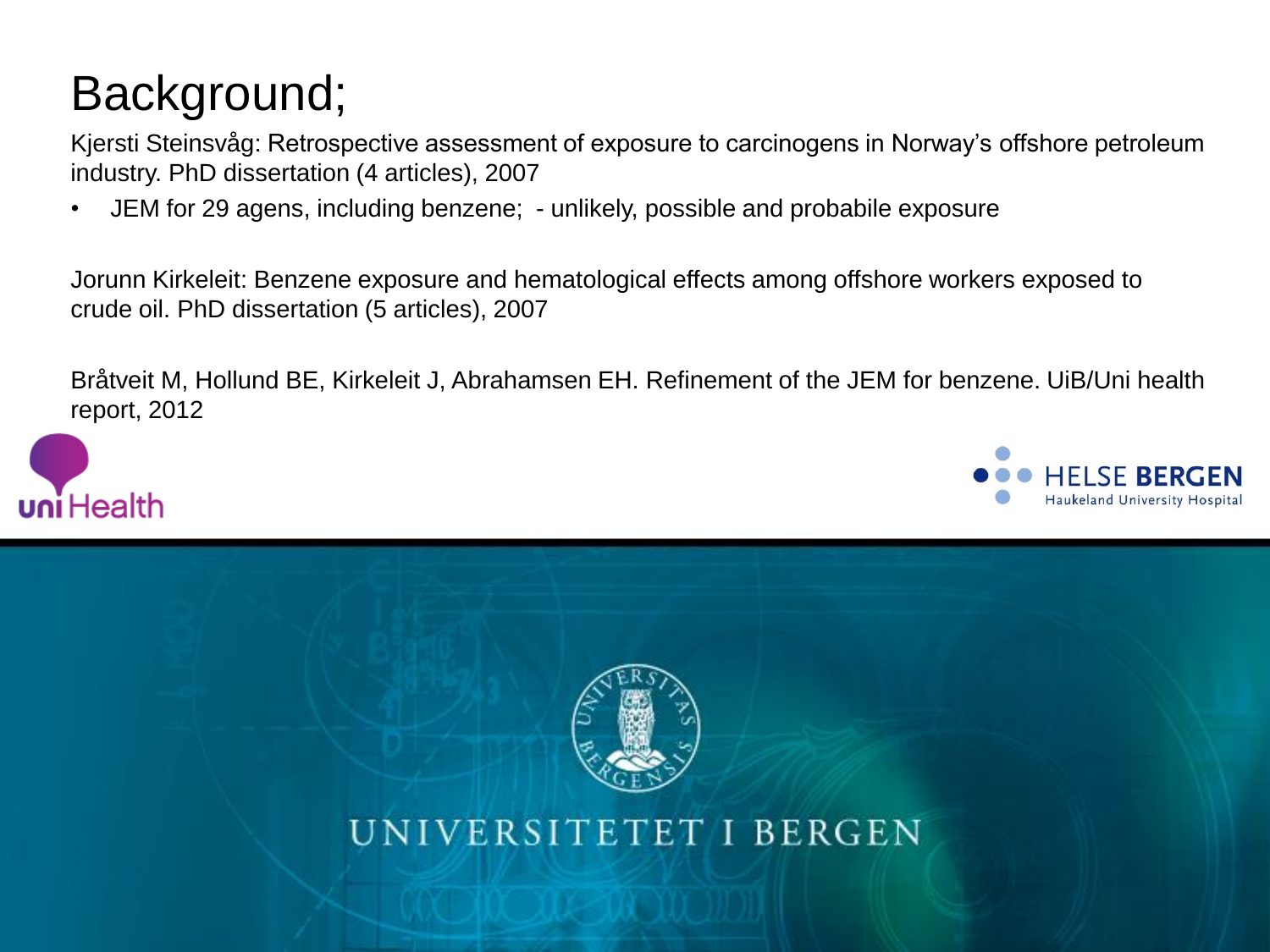### Benzene measurements in the processing area

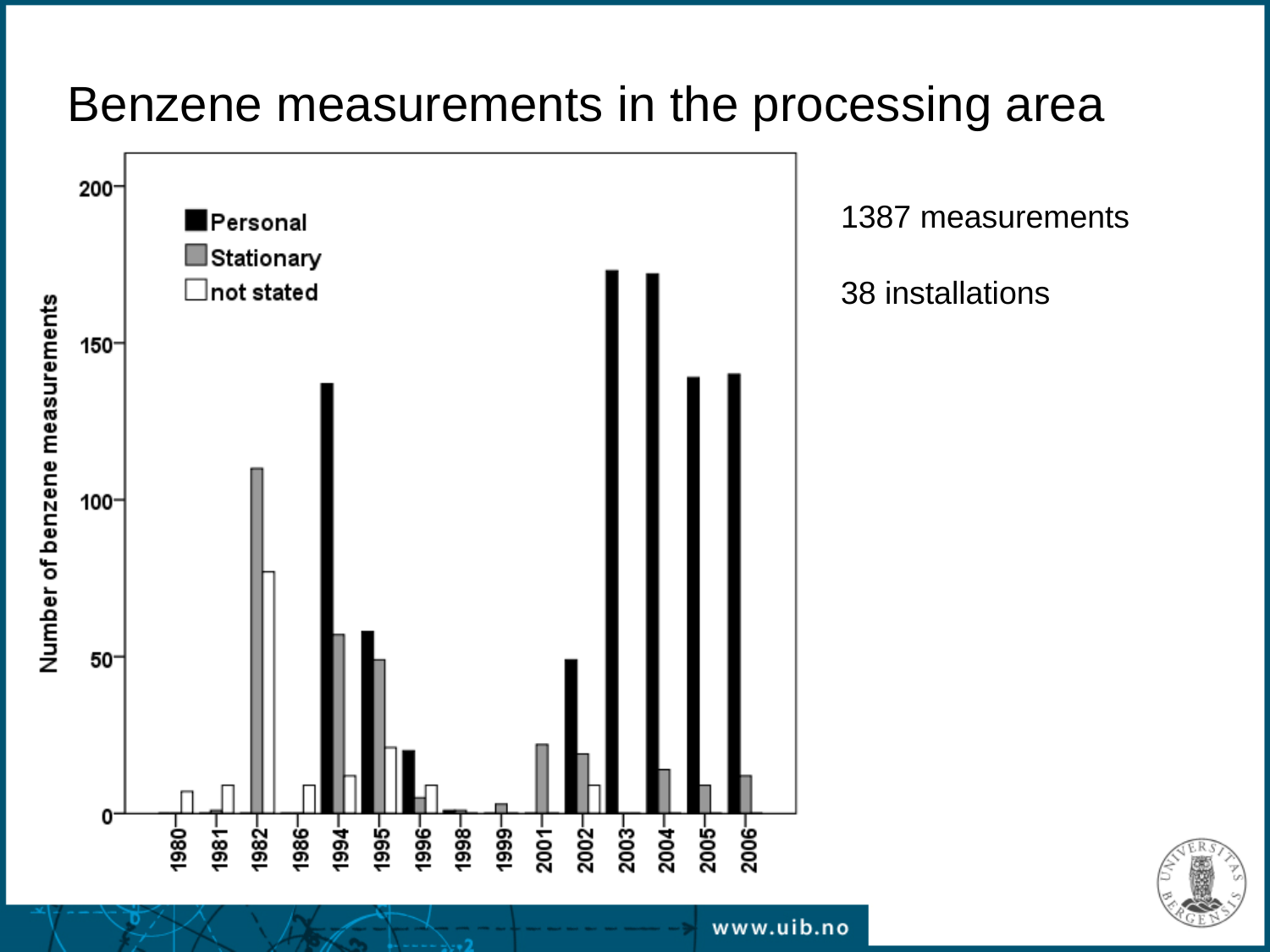

Semi-quantitative approach for benzene Hopf et al. 2010 :

- identification of relevant tasks
- rating of exposure intensity for each task based on 10 exposure determinants
- for each job category;
	- identification of tasks they usually perform
	- rating of tasks in terms of frequency and duration
	- exposure burden; sum of (intensity x frequency x duration) of the set of tasks usually performed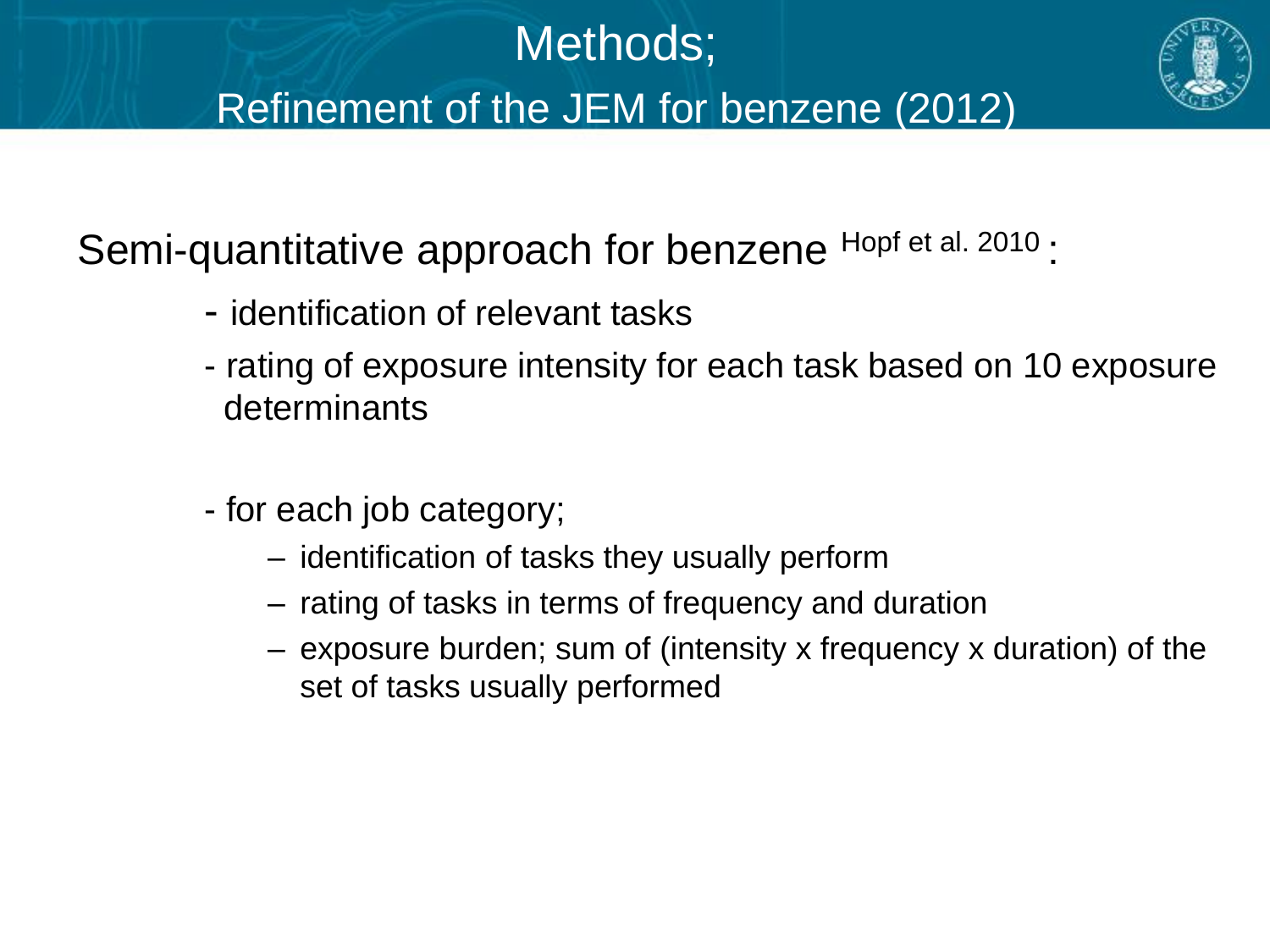# Tasks associated with benzene exposure



| $\vert$ 1      | Cleaning and jetting of tanks and separators (crude oil, slop, etc.) |
|----------------|----------------------------------------------------------------------|
| $\mathbf{2}$   | Pipeline cleaning operations                                         |
| 3 <sup>°</sup> | Sampling of crude oil, condensate and produced water                 |
| $\overline{4}$ | Maintenance of tanks and separators (e.g.crude oil, slop)            |
| 5 <sup>1</sup> | Opening, changing and closing blind flanges and valves               |

- Testing, disassembly and cleaning of smaller devices
- Inspection and maintenance of water treatment system
- Cleaning, maintenance and changes of filters
- Analysis of benzene-containing material



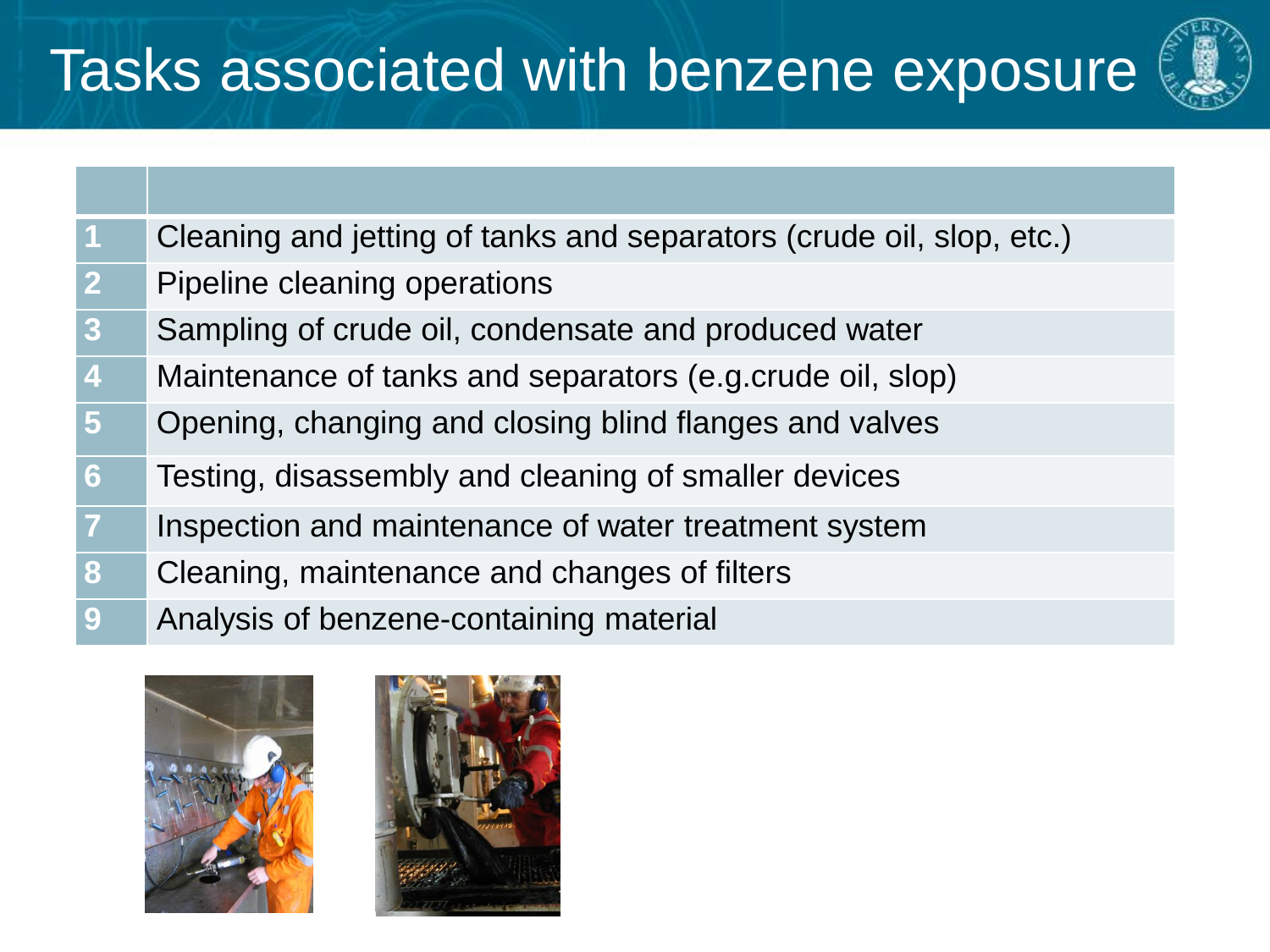# Rating of job categories – exposure burden

Table 3 Rating of the job categories relative to each other according to exposure burden

(exposure intensity x duration x frequency) of performed tasks in four time periods.

| <b>Job</b> category                        | <b>Exposure burden</b><br>(intensity x frequency x duration) |                         |     |                    |
|--------------------------------------------|--------------------------------------------------------------|-------------------------|-----|--------------------|
|                                            |                                                              | 1970-79 1980-89 1990-99 |     | $2000 \rightarrow$ |
| Process technicians <sup>a</sup>           | 2.4                                                          | 2.4                     | 2.1 | 1.8                |
| Mechanics                                  | 1.9                                                          | 1.9                     | 1.6 | 14                 |
| <b>Industrial cleaners</b>                 | 1.4                                                          | 1.4                     | 1.3 | 1.3                |
| Process technicians <sup>b</sup>           | $1.4\,$                                                      | 1.4                     | 1.1 | 0.9                |
| Laboratory engineers                       | 1.3                                                          | 1.3                     | 1.0 | 0.7                |
| Deck crew                                  | 0.8                                                          | 0.8                     | 0.7 | 0.7                |
| Plumbers and piping engineers              | 0.6                                                          | 0.6                     | 0.5 | 0.4                |
| Non-destructive testing                    | 0.5                                                          | 0.5                     | 0.4 | 0.4                |
| <b>Machinists</b>                          | 0.4                                                          | 0.4                     | 0.4 | 0.4                |
| Electric instrument technicians            | 0.3                                                          | 0.3                     | 0.2 | 0.2                |
| Scaffold crew                              | 0.2                                                          | 0.2                     | 0.2 | 0.2                |
| Sheet metal workers and welders            | 0.2                                                          | 0.2                     | 0.2 | 0.2                |
| <b>Insulators</b>                          | 0.2                                                          | 0.2                     | 0.1 | 0.1                |
| Mud engineers and shale shaker operations* | $\mathbf{k}$                                                 | $\ast$                  |     |                    |
| Drill floor crew*                          | $\mathbf{R}$                                                 | $\mathbf{x}$            |     |                    |
| Surface treatment (painters)*              | $\ast$                                                       | $\ast$                  |     |                    |

**FULL PAPER** 

ds: benzene; case-cohort; cancer incidence; lymphohaematopoietic; offshore workers; petroleum industry

#### Benzene exposure and risk of lymphohaematopoietic cancers in 25 000 offshore oil industry workers

J S Stenehjem<sup>1</sup>, K Kjærheim<sup>1</sup>, M Bråtveit<sup>2</sup>, S O Samuelsen<sup>3</sup>, F Barone-Adesi<sup>4,5</sup>, N Rothman<sup>6,7</sup>, Q Lan<sup>6,7</sup> and T K Grimsrud\*,1,7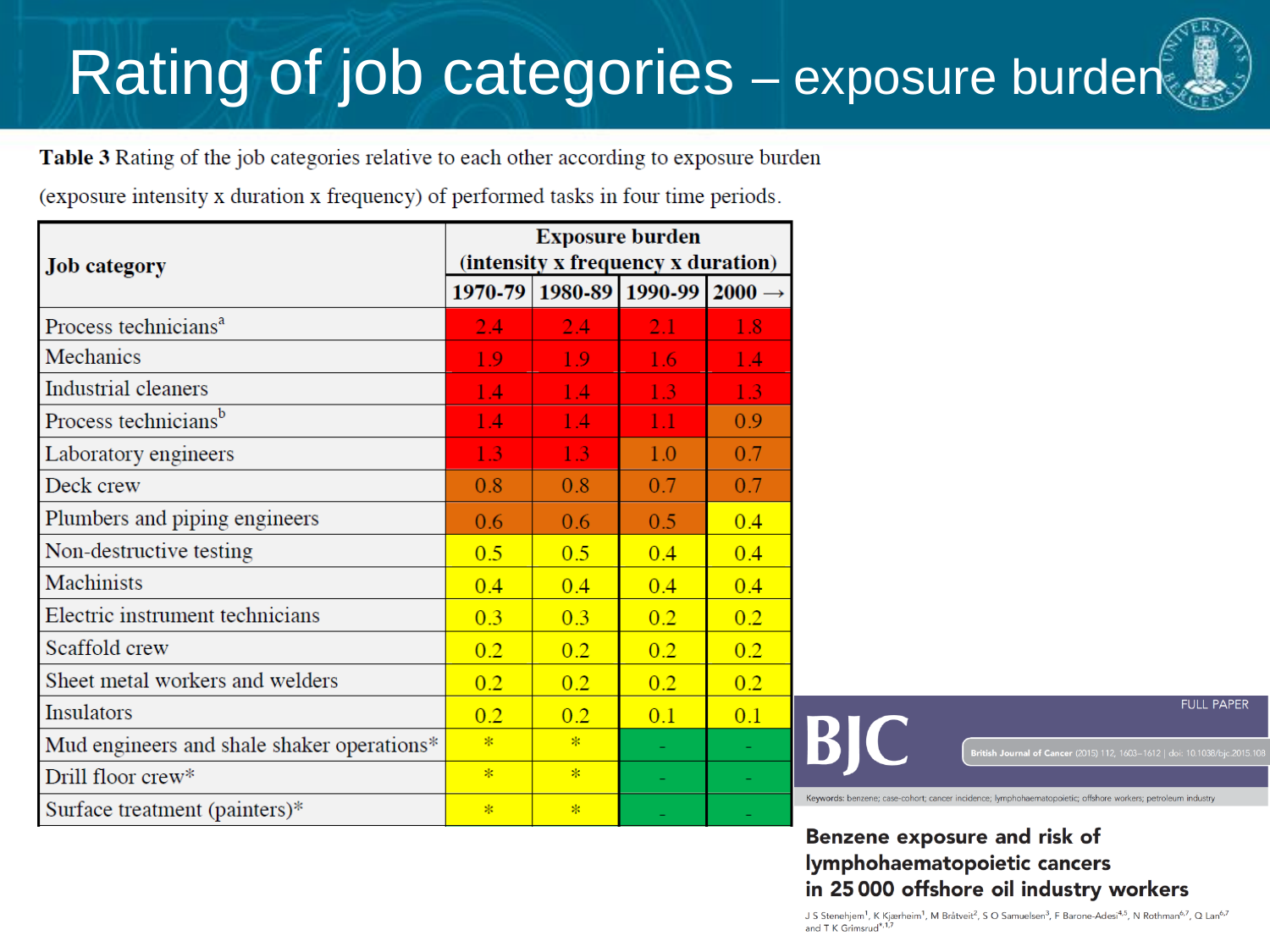#### Development of job-exposure-models for risk assessment of benzene exposure; Petromaks2-project; 2018-2021

Funding: Norwegian Research Council

– Competence building project in the Petromaks2 - program

Industrial partner;

– Equinor operates 40 offshore installations

Project group;

- UiB; Kirkeleit, Hollund, Bråtveit, Slettebø, PhD-candidate, Ousman
- equinor; Austgulen, Krüger, Ridderseth

External scientific partners

- Hans Kromhout, Utrecht University
- Tom K. Grimsrud & Jo Stenehjem, NCR

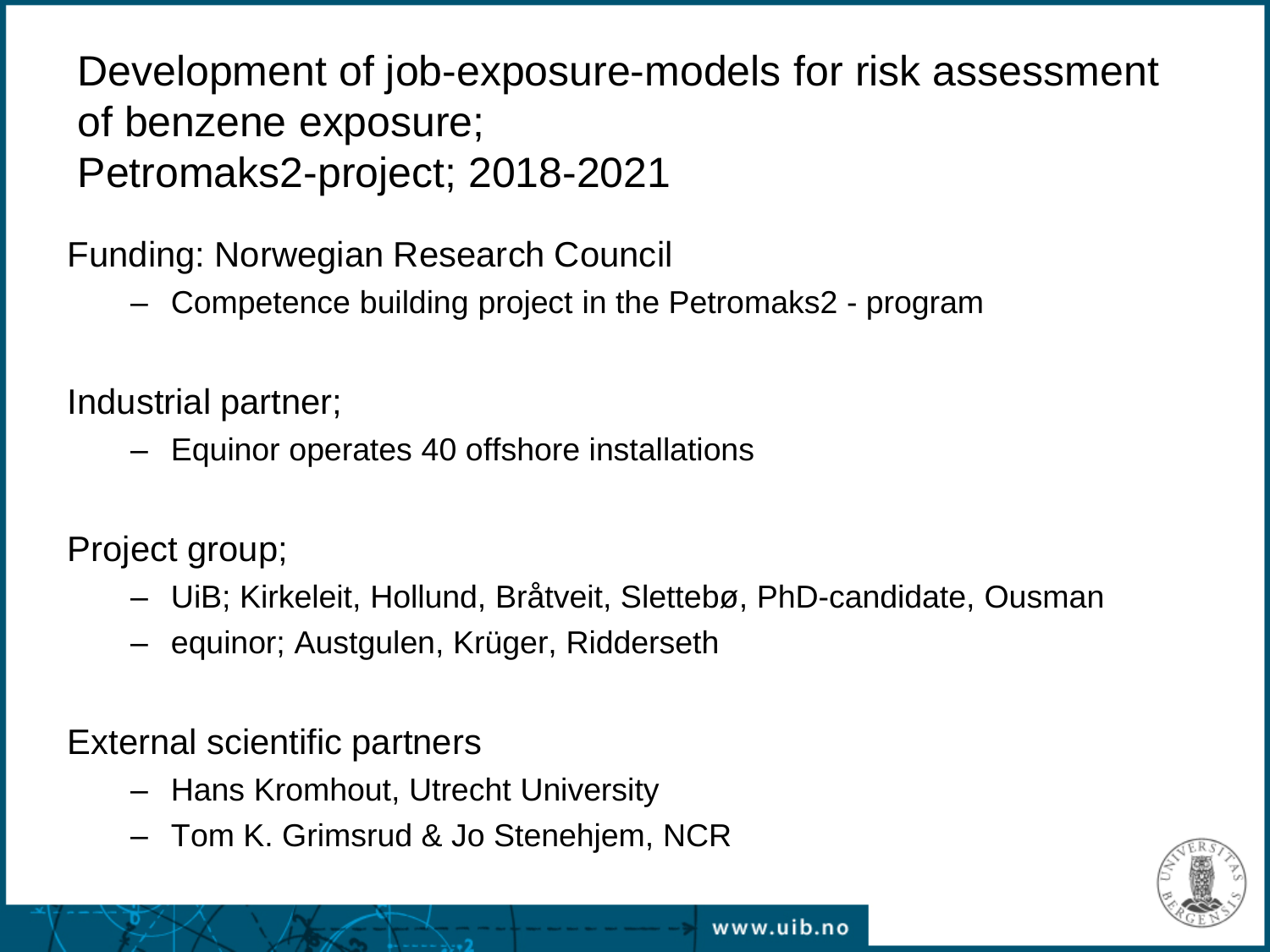# **Objective**

Develop task- and full-shift job-exposure models for five job categories assumed to have highest exposure.

• Process technicians, mechanics, lab engineers, instrument technicians and industrial cleaners

- For practical use in risk assessment
- For use in epi-studies

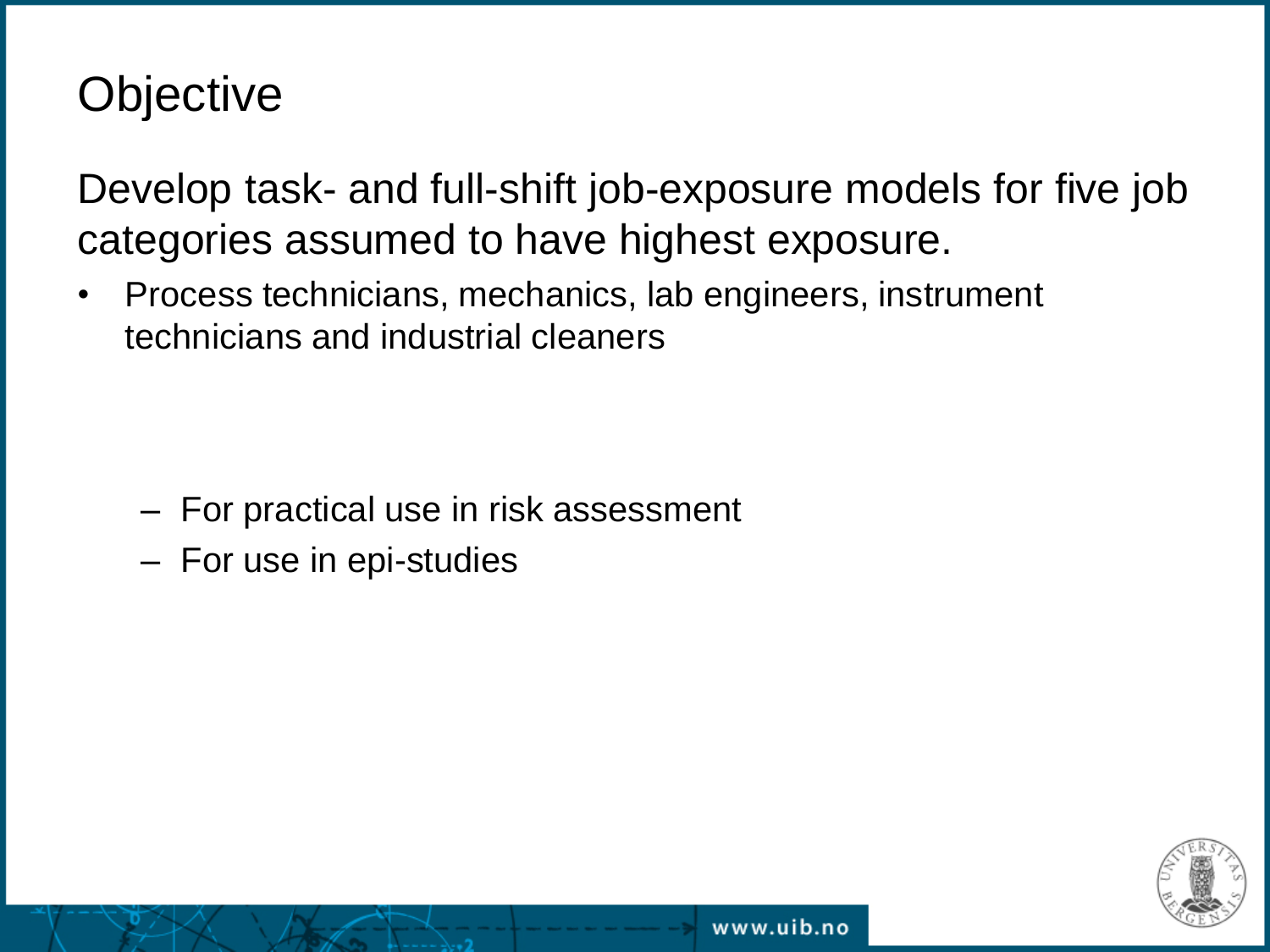# Establishment of database on benzene exposure

Only personal measurements from Equinor – offhore & refineries

– From previous projects; 350 personal measurements from 2000-2007

www.uib.no

- Measurement reports from 2007-2017 are under registration now
- Will end up with >2000 measurements



#### Variables;

- Sampling method, Lab, BTEX-results
- Installation, site/location
- Tasks (sampling, lab work, filter maintenance, etc)
- Equipment used
- Structural design of task sites (room size, ventilation, etc..)
- Benzene content of production stream
- Weather conditions

• ……….